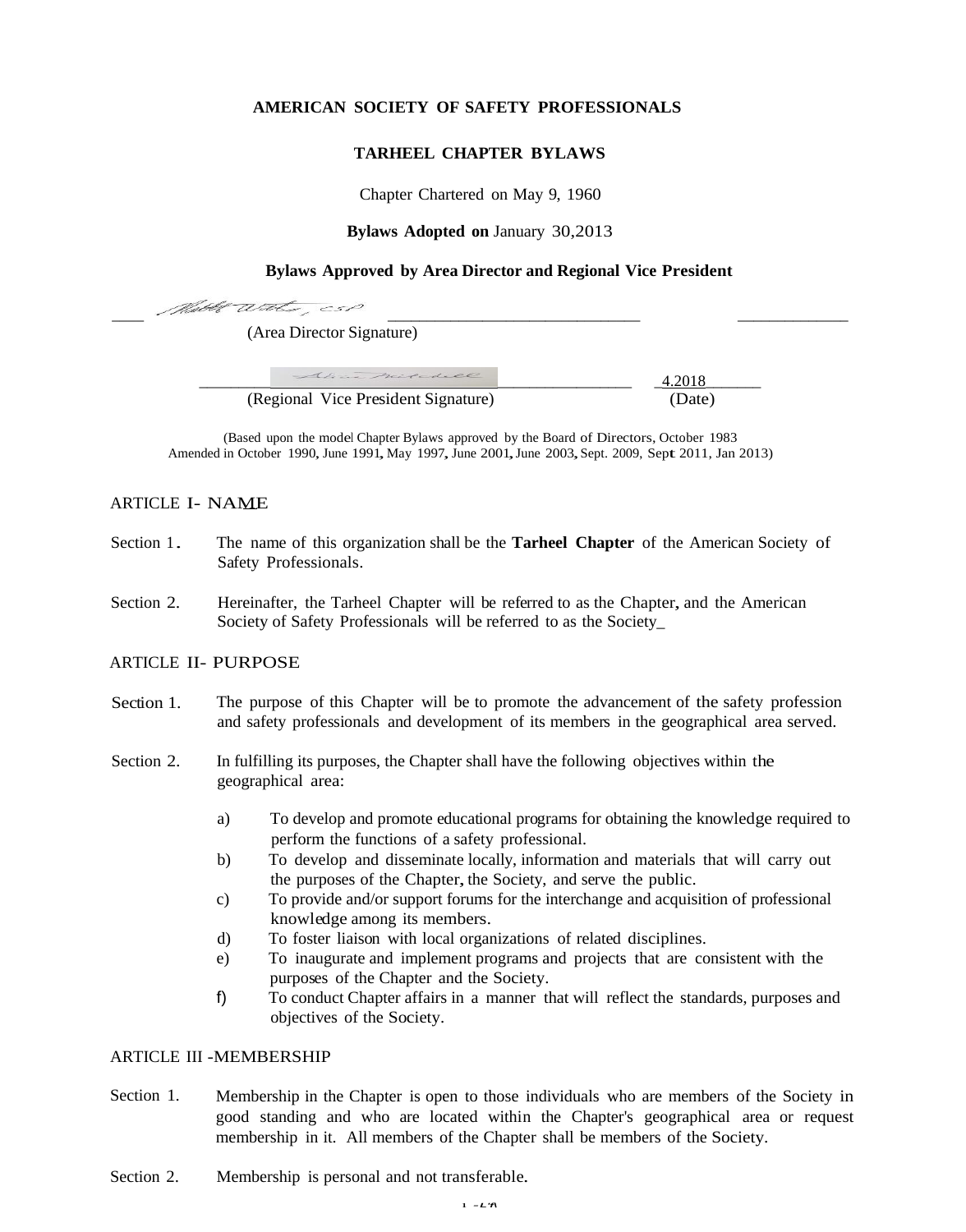Section 3. All Chapter members are eligible to vote on all matters submitted to the Chapter membership.

#### ARTICLE IV- ORGANIZATION

- Section I. The Chapter is a not-for-profit organization chartered by the Society for the purpose of carrying out the objectives of the Society in its geographical area. It shall operate in accordance with Society Bylaws.
- Section 2. In order to maintain its Charter, the Chapter shall have a minimum of **twenty-five** (25) active members.
- Section 3 The Chapter is located in the Southern Area of Region VI, and the Chapter's geographical area is defined as follows:
	- Headquarters city -Charlotte, North Carolina
	- Counties in North Carolina include: Anson,Cabarrus, Cleveland, Gaston, Mecklenburg, Montgomery, Richmond, Scotland, Stanley, and Union
	- Counties in South Carolina include: Chesterfield, Lancaster, Marlboro, and York
- Section 4. An Executive Committee shall be responsible for the operation and management of the Chapter. It shall be responsible for the supervision and care of all property, have full authority to commit the Chapter to action in consonance with resolutions adopted at meetings of the Chapter, and may cooperate with other organizations on such bases that will not impair the ability of the Chapter to pursue its purposes independently.
- Section 5. A majority of the Executive Committee present at a me eting shall constitute a quorum.
- Section 6. The Executive Committee shall consist of the Elected Officers and the immediate two Past Presidents.
- Section 7. Each major objective as listed in Article II, Section 2 of these Bylaws shall be under the supervision of either a Chapter officer or an appointed Committee Chairperson.
- Section 8. The Chapter President is the voting representative for the Chapter at the Area / Regional Operating Committee meetings. A Professional Member or Member who is an elected officer of the Chapter may serve instead of the President if so designated in writing to the Regional Vice President.
- Section 9. Members of the Chapter shall elect chapter officers.
- Section 10. The Chapter activity year shall be from July 1 to June 30.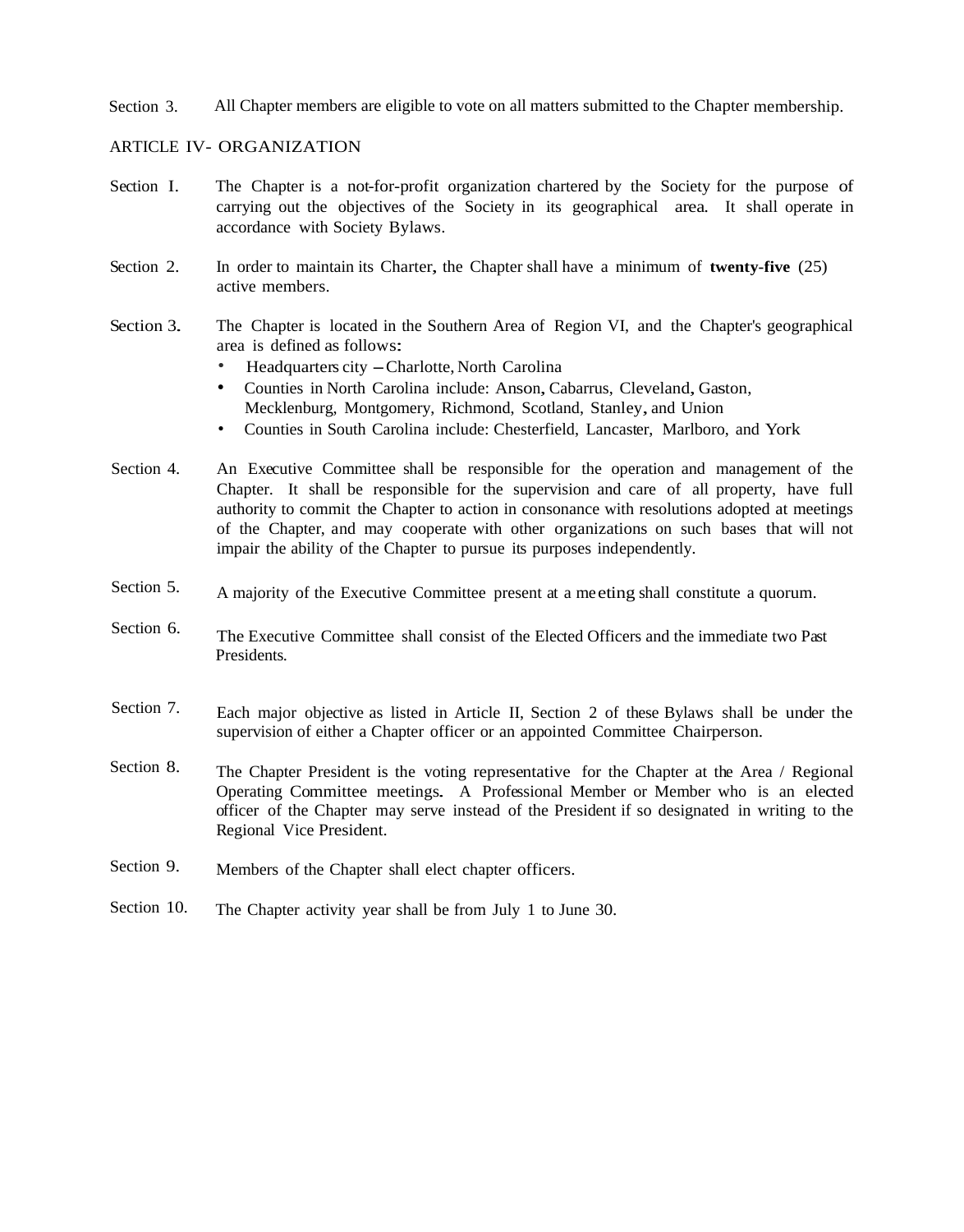#### ARTICLE V – OFFICERS

Section 1. Elected officers of the Chapter shall be:

- a) President
- b) President Elect
- c) Secretary
- d) Treasurer
- e) Delegate(s) to the Society House of Delegates
- NOTE: One Delegate for each 250 members or portion thereof as defined in Society Bylaws and based on the official December 31 member count by Society Headquarters.
- Section 2. Each elected Chapter officer shall be a Society member for one year prior to taking office; the Regional Vice President must approve exceptions. However, only a Professional Member or Member may hold the offices of President, President-Elect, or Delegate to the House of Delegates.
- Section 3 The President shall:
	- a) Preside at regular and special meetings of the Chapter Executive Committee and the membership.
	- b) Represent the Chapter at meetings of other organizations where official representation of the Chapter is desirable.
	- c) Be a representative for the Chapter at the Area / Regional Operating Committee meetings.
	- d) Provide leadership for programs and activities for the Chapter during the term of office.
	- e) Appoint such committees as are necessary to implement the objectives of the Chapter.
	- f) Submit Annual Report of Chapter activities to the Regional Vice President and Society Headquarters by August 15.
	- g) Submit the names of Chapter officers and delegate(s) elected for the ensuing year annually by June 1 to the Regional Vice President and Society Headquarters.
	- h) Be limited to one 1-year term or until a successor is duly elected.
	- i) Automatically be nominated for the position of Delegate to the Society House of Delegates for the year the outgoing President's term ends.
- Section 4. The President-Elect shall:
	- a) Succeed to the office of the President and carry out its duties if the President is unable to serve.
	- b) Assume responsibilities for the work of Committees as assigned by the President.
	- c) Provide speakers, vendors, and make arrangements for the monthly Chapter Meeting program as well as for other special programs approved by the Executive Committee.
	- d) Provide the Executive Committee with timely advanced notice of upcoming program details.
	- e) Automatically be nominated for the position of President in the year following his or her term as President-Elect.
	- f) Provide leadership to the Newsletter Editor regarding the content, format, and distribution of the monthly Chapter Newsletter.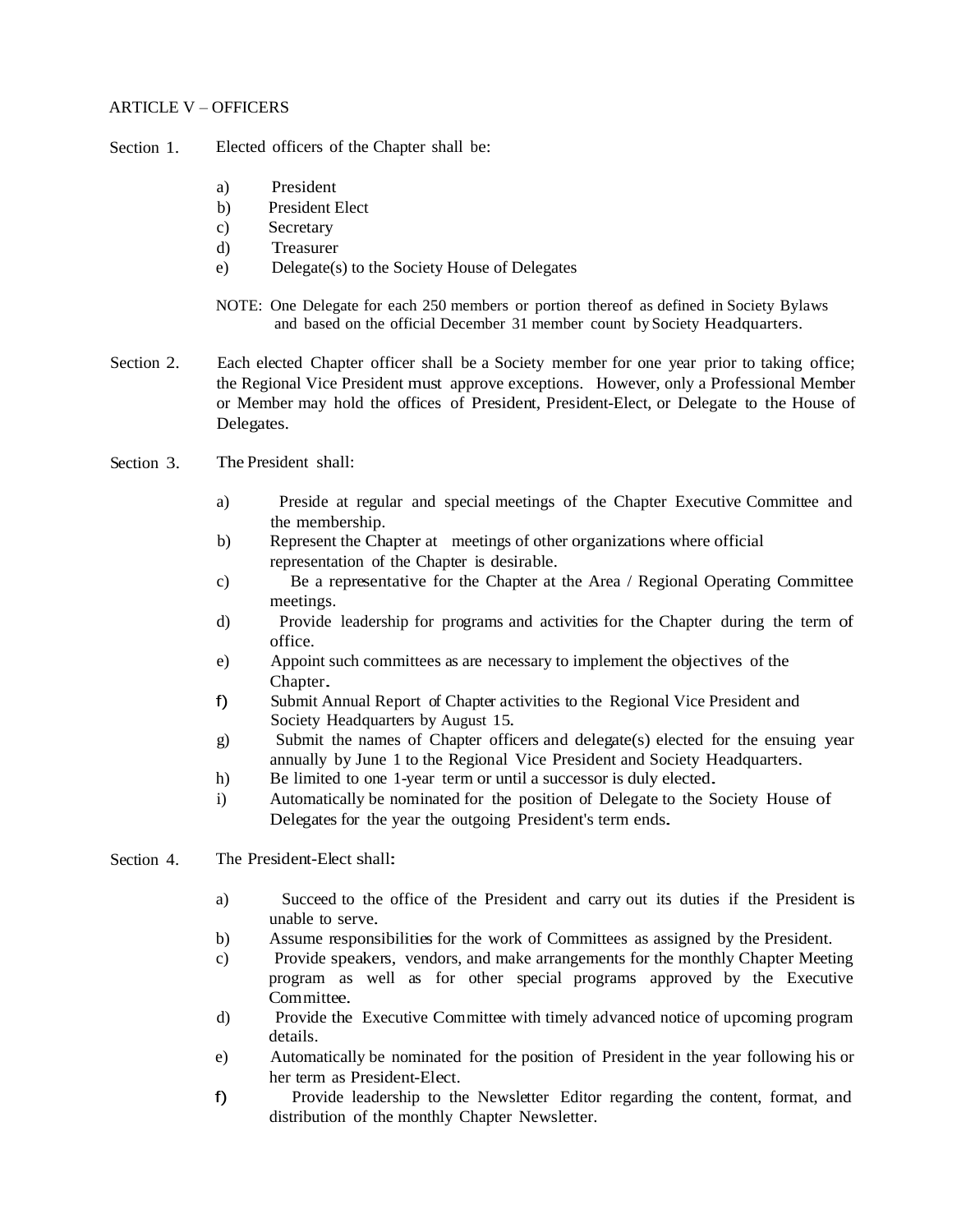g) Be limited to one l-year term or until a successor is duly elected.

Section 5 The Secretary shall:

- a) Maintain Chapter records and correspondence.
- b) Record and distribute minutes of Chapter meetings and Chapter Executive Committee meetings.
- c) Notify Chapter members about meetings.
- d) Be authorized to serve as "webmaster" for the Chapter website.
- e) Retain Custody of the Chapter Charter.
- f) Assume the duties of the Treasurer as necessary.
- g) The Secretary shall automatically be nominated for the position of President-Elect in the year following his or her term as Secretary.
- h) Be limited to one 1-year term or until a successor is duly elected.

Section 6. The Treasurer shall:

- a) Maintain all financial records of the Chapter.
- b) Supervise the receipt and disbursement of funds as directed by the Chapter Executive Committee.
- c) Maintain Chapter funds in a depository approved by the Chapter Executive Committee.
- d) Submit a completed Chapter Dues Report by March 1 to the Chapter and to the Society Headquarters.
- e) Complete the Chapter's audited income & expense statement and any IRS tax documents for the fiscal year ending March 31. Transmit fiscal report and any tax documents on or before May 31 to Society Headquarters.
- f) Assume the duties of the Secretary as necessary.
- g) Be limited to five 1-year terms or until a successor is duly elected.
- h) Adhere to the latest ASSE Chapter Accounting Standard Operating Guidelines.

### Section 7.

The Delegate(s) to the Society House of Delegates shall:

- a) Be the previous year outgoing President when membership is 249 or less.
- b) Be the outgoing President and immediate past President when membership exceeds 250 members
- c) Be the outgoing President, immediate past President and member to be determined by Executive committee when membership totals exceeds 500
- d) Operate in accordance with House of Delegates Operating Procedures and Society Bylaws.
- e) Keep the Chapter informed of House of Delegates actions and proposed actions.
- f) Act on House of Delegates mail ballots on behalf of the Chapter
- g) Be limited to one 1-year *term* or until a successor is duly elected if the chapter membership is under 250 based on the census dated December 31 of the previous year or a 2 year term if the chapter membership is over 250 based on the census dated December 31 of the previous year. Be limited to a 3 year term or until a successor is duly elected at the discretion of the Executive Committee when membership totals exceed 500.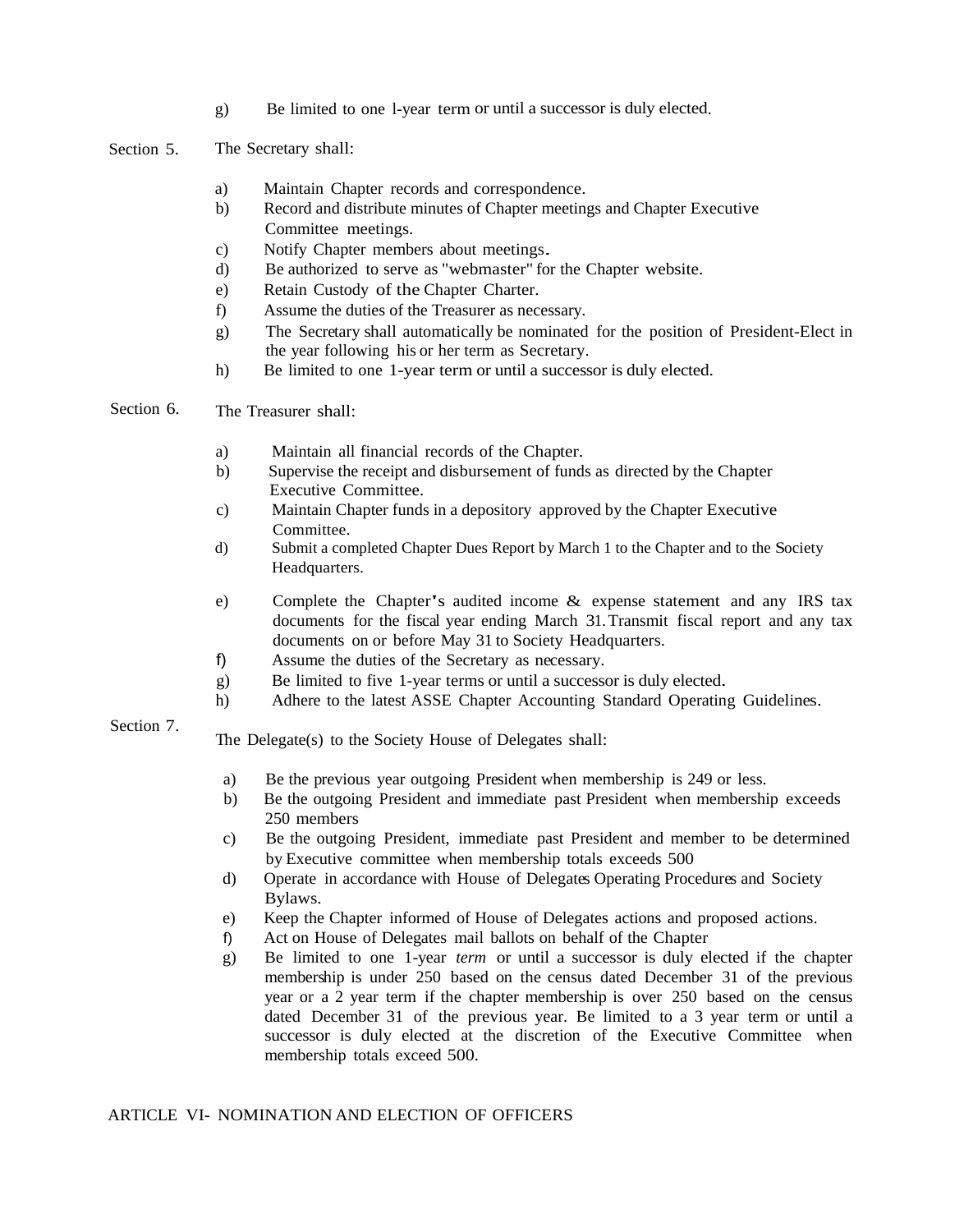Section 1 The most recent immediate Past President available to serve shall be the Chairperson of the Nominations & Elections Committee. The Committee, including the Chairperson, will consist of no less than 3 and no more than 5 members. One member shall be selected by the current Chapter President and the balance by the Committee Chairperson. Officers serving in positions that succeed to the next chapter officer level may serve on the Nominations & Elections Committee. Newly nominated candidates and candidates for non-succeeding officer positions may not serve on the Nominations & Elections Committee.

> Selection of the Committee Members shall be completed no later than the first Executive Committee meeting of each calendar year and duly recorded. The full final Nominations & Elections Committee must approve the slate of officer candidates.

- Section 2 The Nominations & Elections Committee shall select qualified candidates for all elective offices. Candidates' names and qualifications shall be published and distributed to the Chapter membership at least 60 days in advance of the election.
- Section 3 Chapter members may submit a signed petition nominating an individual for elective office. The petition will require 15 signatures to be valid. The petition shall be accompanied by a written acceptance by the nominee(s) and shall be submitted to the Chairperson of the Nominations & Elections Committee 30 days in advance of the election. The names and qualifications of such nominees shall be published and distributed to the membership at least 15 days prior to the election.
- Section 4 The term of elected Chapter officers shall be July 1 to June 30.
- Section 5 Election of officers for the ensuing year shall preferably be held at the April meeting and no later than May if necessary, in attendance of a quorum. If there is more than one candidate for any office, election shall be by written ballot. If there is only one candidate for an office, election may be by voice vote.
- Section 6 In the event a quorum is not present at the meeting a special mail ballot will be sent to the Chapter Members and a return of at least 40 votes or 20% of the Chapter membership, whichever is less, is required. The ballot process should take less than 30 days with at least *15* days as a minimal period for response from the members.
- Section 7 Removal of elected Chapter officers shall be by vote of Chapter members at any regular or special meeting upon presentation of a signed petition from either the Chapter Executive Committee, or <sup>15</sup> voting members of the Chapter. Notification of such meeting shall be mailed to each member at least 30 days in advance of the date of the meeting. Committee Chairpersons appointed by elected officers or the Chapter Executive Committee may be removed by the officer on the Executive Committee who appointed them.
- Seciton 8 Vacancies in elected Chapter offices shall be filled by the succession designated in the various officer descriptions. If no succession is designated, or the designated successor declines to accept the position, the position shall be filled in the way specified below, according to the position and timing of the vacancy.
	- a) Should a vacancy occur in any elected office, including Secretary, Treasurer, or any others, except President or President-Elect, the President shall appoint, with the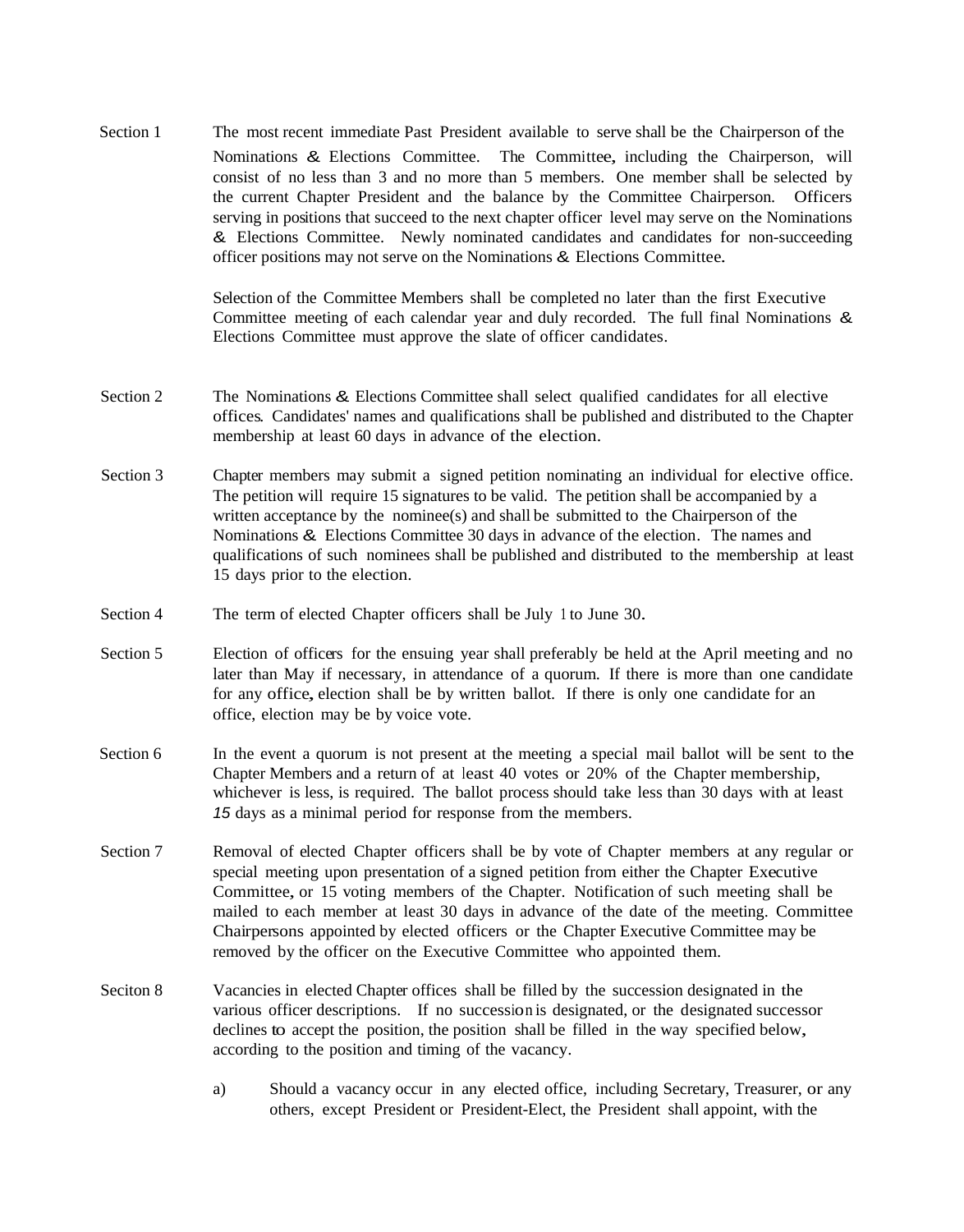approval of the Chapter Executive Committee, an eligible member (see Article V, Section 2) to fill the unexpired term of office, giving special consideration to current committee Chairpersons and experience chapter leaders who have recently completed their terms of office.

- b) Should a vacancy occur early in the term, in the office of:
	- 1) President, the President-Elect shall succeed to the Presidency. If the President-Elect declines the position, a past President may serve as President for this term upon the approval of the Executive Committee. Otherwise, a special election as specified in b.2 of this section will be considered for filling the seat of President. The President-elect or a special Nominations & Elections committee appointed by the Chapter Executive Committee will be responsible for completing the special election.
	- 2) President-Elect, the President shall:
		- (a) Appoint a special Nominations &Elections Committee.
		- (b) Publish notification of the election and the slated nominees for office at least 15 days in advance of the Chapter meeting at which the election is to be held.
		- (c) Receive at the Chapter meeting any additional nominating petitions as may be rendered, and signed by the number of members specified in Article VI, Section 3.
		- (d) Conduct a voice vote at the Chapter meeting if there is only one nominee, and <sup>a</sup> written ballot if there is more than one nominee for office.
		- (e) Ensure that the elected candidate assumes office immediately upon election.
- NOTE: This would also apply if the person succeeding to the Presidency did not wish to complete both the remainder of the current term and the term for which he was originally elected.
- c) Should a vacancy occur at mid-term or later, in the office of:
	- 1) President, the President-Elect shall serve the unexpired term of the President in addition to the term for which he was originally elected.
	- 2) President-Elect, if it is not an operational hardship for the Chapter, the position may remain vacant until the next election is conducted. If it is operationally necessary for the Chapter to have a President-Elect, then the position should be filled as noted in this Article and Section, paragraph  $b)(2)$ .
- Section 9. Vacancies in appointed offices shall be filled for their unexpired term by appointees of the President then in office, with the approval of the Chapter Executive Committee.
- Section 10. Inability to serve: If after the election, but prior to taking office, an officer is unable to serve for any reason, the vacancy shall be filled in the manner set forth in this Article.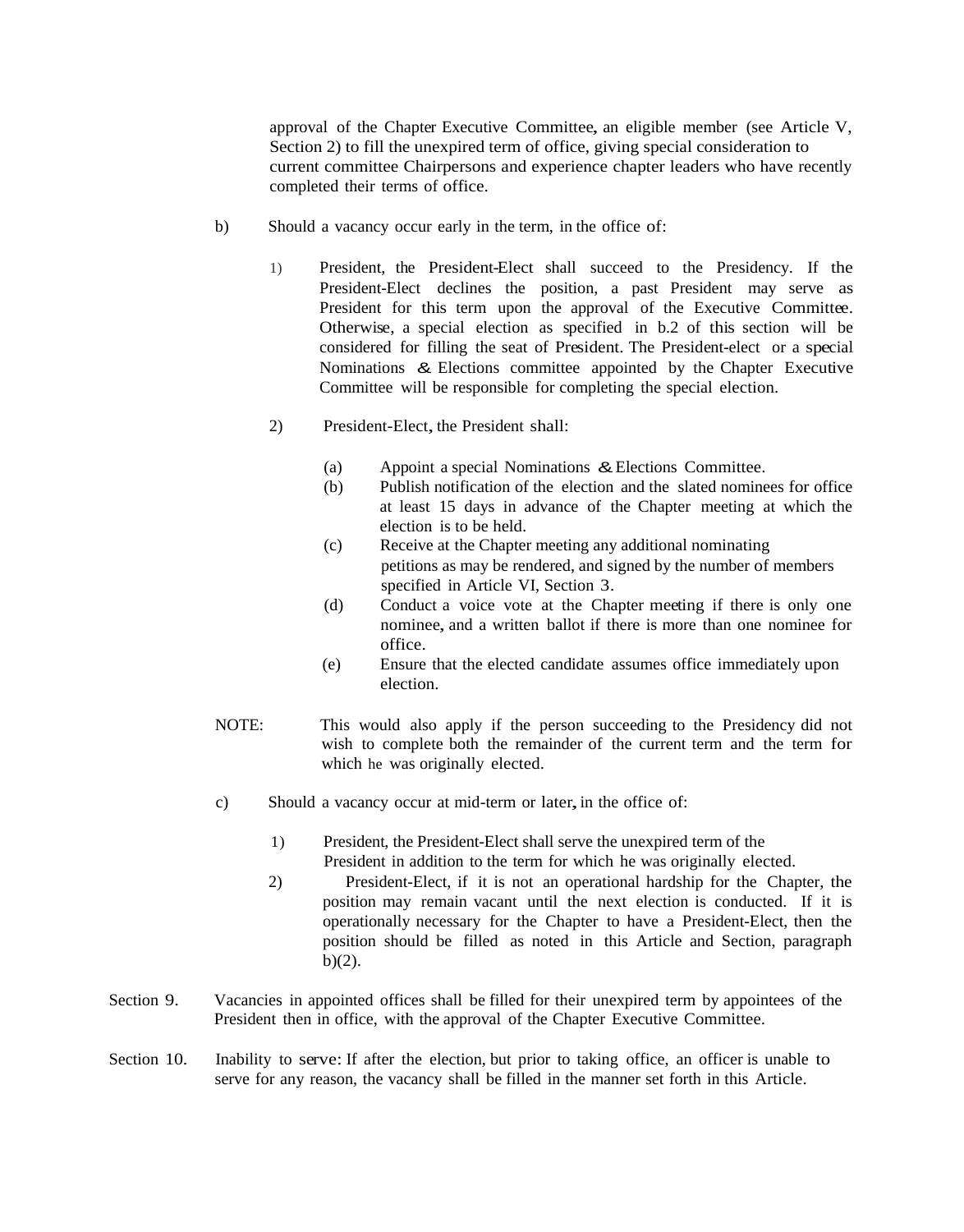### ARTICLE VII- SECTIONS

- Section 1. Sections may be formed by the Chapter to serve 10 or more dues-paying (or emeritus) Chapter members whose geographical location,within the Chapter area constitutes an inconvenience to participate in chapter affairs, and whose number is insufficient to permit formation of a new Chapter. The Section shall operate in accordance with Society and Chapter Bylaws.
- Section 2. The group must petition the Chapter Executive Committee to form a Section of the Chapter.
	- a) The petition should outline:
		- <sup>1</sup>.Name of the Section.
		- 2. Territory the Section will encompass.
		- 3. Number of members currently in the territory.
		- 4. Plans for meetings to be held and the nature of the program.
		- 5. Justification for the creation of the Section.
		- 6. Any dues arrangements between the Chapter and the Section.
		- 7. Submit a copy of Section Bylaws (See Model Section Bylaws)
	- b) Sections must meet the approval of the Chapter's Executive Committee, the Area Operating Committee and the Regional Operating Committee.
- Section 3. Section members shall elect a Chairperson and a Secretary/ Treasurer and must abide by the Bylaws of the Chapter.
	- a) The Chairperson shall be a Professional Member or Member. The Chairperson of an authorized Section shall be invited to attend all meetings of the Chapter Executive Committee, and shall attend at least two, as a non-voting participant.
	- b) By April 30 of each Chapter year, the Section Chairperson shall submit a summary report of Section activities and a financial report to the Chapter President and the Regional Vice President.
	- c) The Section Secretary/Treasurer shall keep records of meetings, sending copies to the Chapter Secretary; notify members of meetings; retain the Section Charter; maintain such financial records as are necessary and keep the Chapter Officers informed of the Section's financial status. The Chapter shall remit at least 30% of Chapter dues of Section members to the Section for its use.
	- d) The Chairperson of the Section shall appoint a Nominations & Elections Committee annually to select nominees for the offices of Chairperson and Secretary/Treasurer for the year beginning July 1. Both officers' terms shall be for one year beginning July 1. Election of these officers shall be held at a Section meeting prior to July 1.
	- e) If the Section ceases to function as a viable organization, the Chapter Executive Committee, after investigation, may recommend its dissolution to the Regional Operating Committee, and any funds in the Section Treasury shall be remitted to the Chapter for Chapter use.
	- f) Student Members attending an educational institution may join together to form a Student Section of the Chapter within whose boundary the institution lies. (See Model Student Section Bylaws)
- Section 4. Sections of the Chapter are: None.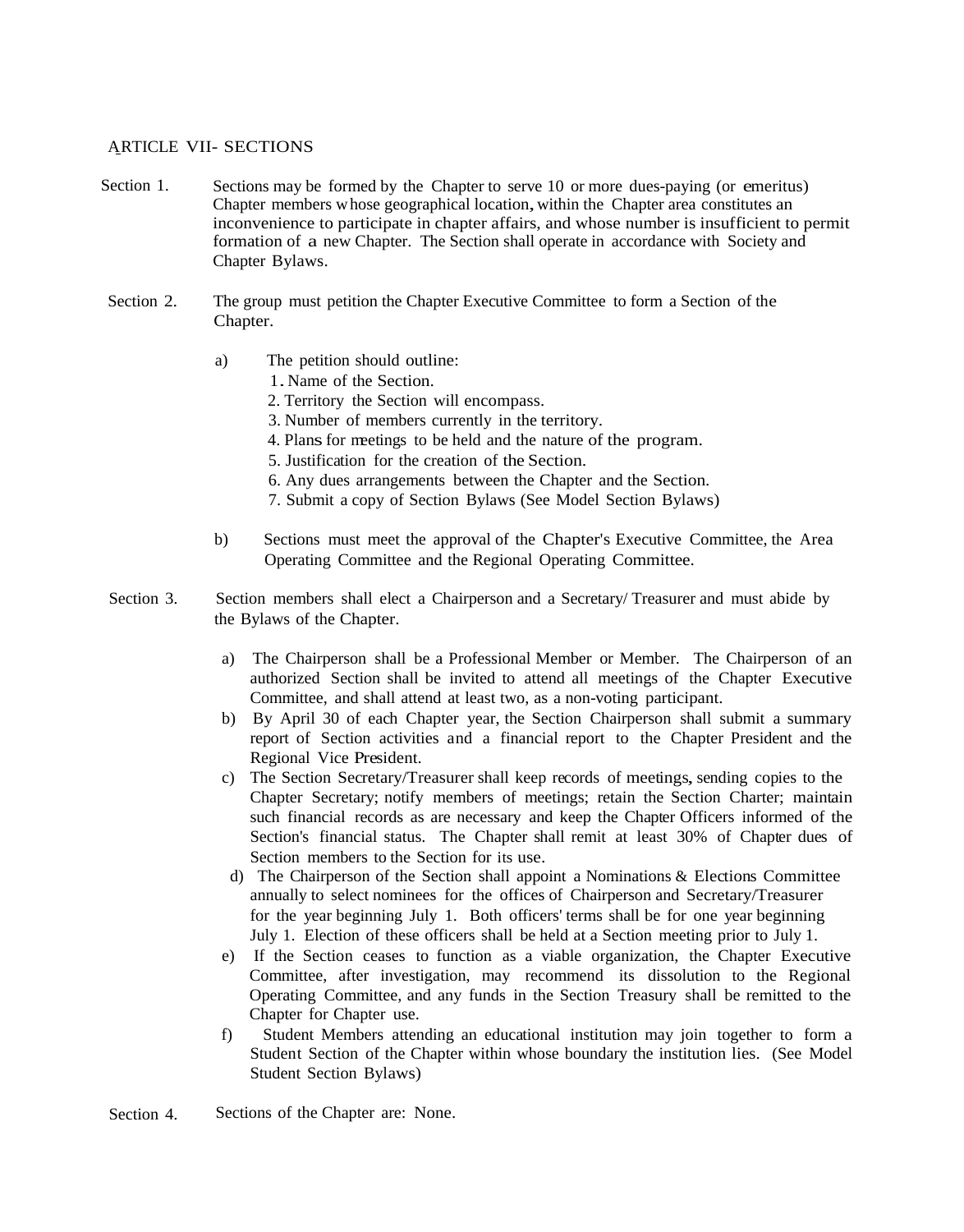#### ARTICLE VIII- DUES

- Section 1. Each member, except Students, Emeritus and Honorary Members, shall be assessed annual Chapter dues as determined by Chapter members, in addition to Society dues.
- Section<sub>2</sub> All Society and Chapter dues shall be paid annually in advance by the anniversary of each member's election date.
- Section 3. Chapter dues shall be determined by vote of the Chapter membership at any regular or special meeting where a quorum is present. All Chapter members shall be notified at least 30 days in advance regarding dues proposals.

#### ARTICLE IX - MEETINGS

- Section 1. The Chapter shall meet at least six times per year and four of the meetings shall be technical meetings. Technical meetings are those that define or discuss methods, procedures, systems, devices and/or standards toward the reduction, control or elimination of hazardous exposures to people, property or the environment, and which foster the technical, scientific, and managerial know ledge and skills of attendees.
- Section 2. Special meetings of members may be called by the Chapter Executive Committee. The notice calling such a meeting shall state the purpose of the meeting; such notice to be sent to each member at least two weeks in advance.
- Section 3. Fifteen (15) active members in good standing shall constitute a quorum at any regular or special meeting.
- Section 4. The latest edition of Robert's Rules of Order Newly Revised shall govern the transaction of business at all meetings of the Chapter unless otherwise provided in these Bylaws.
- Section 5. Executive Committee meetings shall be conducted at least six times per year and the Chapter President will preside over the meeting. These meetings are necessary for managing the chapter including finance reports, strategic plans, governmental affairs, membership growth and other business items needed to manage the Chapter successfully.

# ARTICLE X- MISCELLANEOUS

- Section 1. The Chapter may be dissolved by Chapter members in the following manner:
	- a) A resolution to dissolve the Chapter shall be acted upon at a meeting of the Chapter Executive Committee. The resolution shall set forth the reasons for dissolution.
	- b) Within 30 days following the Chapter Executive Committee action, a mail ballot shall be sent to all Chapter members setting forth the reasons for the dissolution. Thirty (30) days after the ballots are mailed, they shall be counted by the Chapter Executive Committee. A two-thirds (2/3) vote is required for approval of the action.
	- c) Upon the adoption of the resolution to dissolve, the officers shall carry out the dissolution of the Chapter in conformance with applicable laws and Society Bylaws.